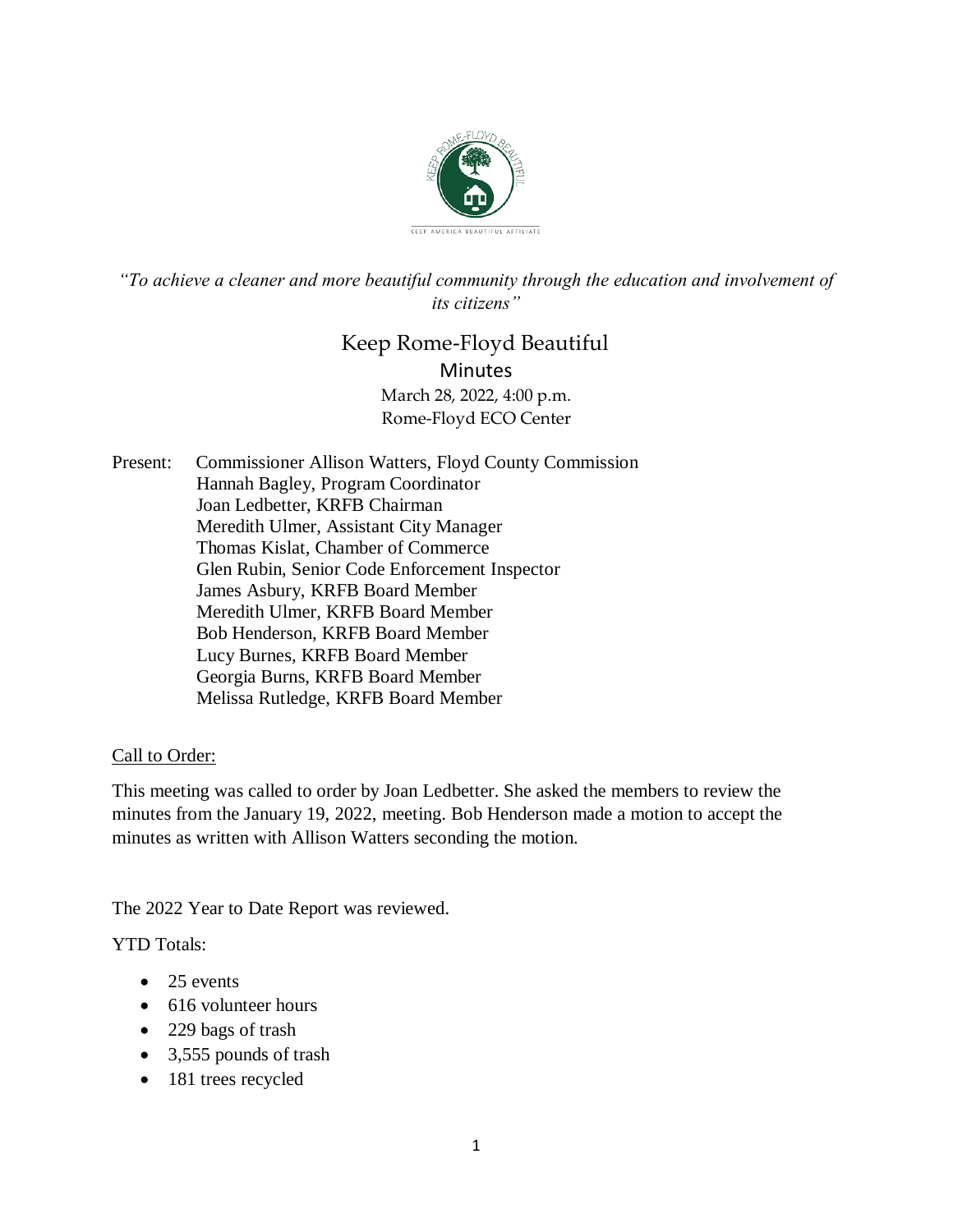### Programs and Events

### Bring One for the Chipper

- 18 volunteers helped disperse 56 seedlings and recycle 181 trees, netting 36 volunteer hours.
- We will provide more education about the importance of bringing trees back rather than throwing them in the local Landfill.

# Arbor Day

- Although it was windy and cold, we are grateful for the 80 attendees and the City Public Works Division who planted the 15 trees. This Arbor Day marks 32 years of Rome as a Tree City, and the  $14<sup>th</sup>$  time recipient of the Growth Award.
- Trees were planted on March  $28<sup>th</sup>$  along South Broad St. The species are Hornbeam and Dogwood, these were chosen due to their shade tolerance.

# FFA Service Day

• 8 FFA classes spent the day cleaning litter and underbrush for an educational volunteer experience. They plan to involve Bee City in creating a pollinator garden on Sunday, April 3rd .

# TRED Cleanups

- This initiative is going well; GE Trail Cleanup was a success.
- The next cleanup will take place after the First Friday concert at the Town Green and along the river on May  $7<sup>th</sup>$  at 9:00 A.M.- 12:00 P.M.
- Julie Smith from TRED hopes to implement "Trail Tuesdays", with helpful tips about first aid, trail safety, and responsible use of the trails.

# Dean Avenue Cleanup with Berry Students

- 14 Bonner Scholars removed 36 bags of trash for a total of 320 pounds of trash and 28 volunteer hours.
- Mr. Rubin noted that the area was impressively different after this cleanup.

# Adopt a Mile

- 4 miles have been cleaned by 74 volunteers resulting in 100 volunteer hours. 34 bags of trash have been removed for a total of 570 pounds of trash.
- We appreciate the Nichols family, who clean their mile on Norton Road at least two times a month.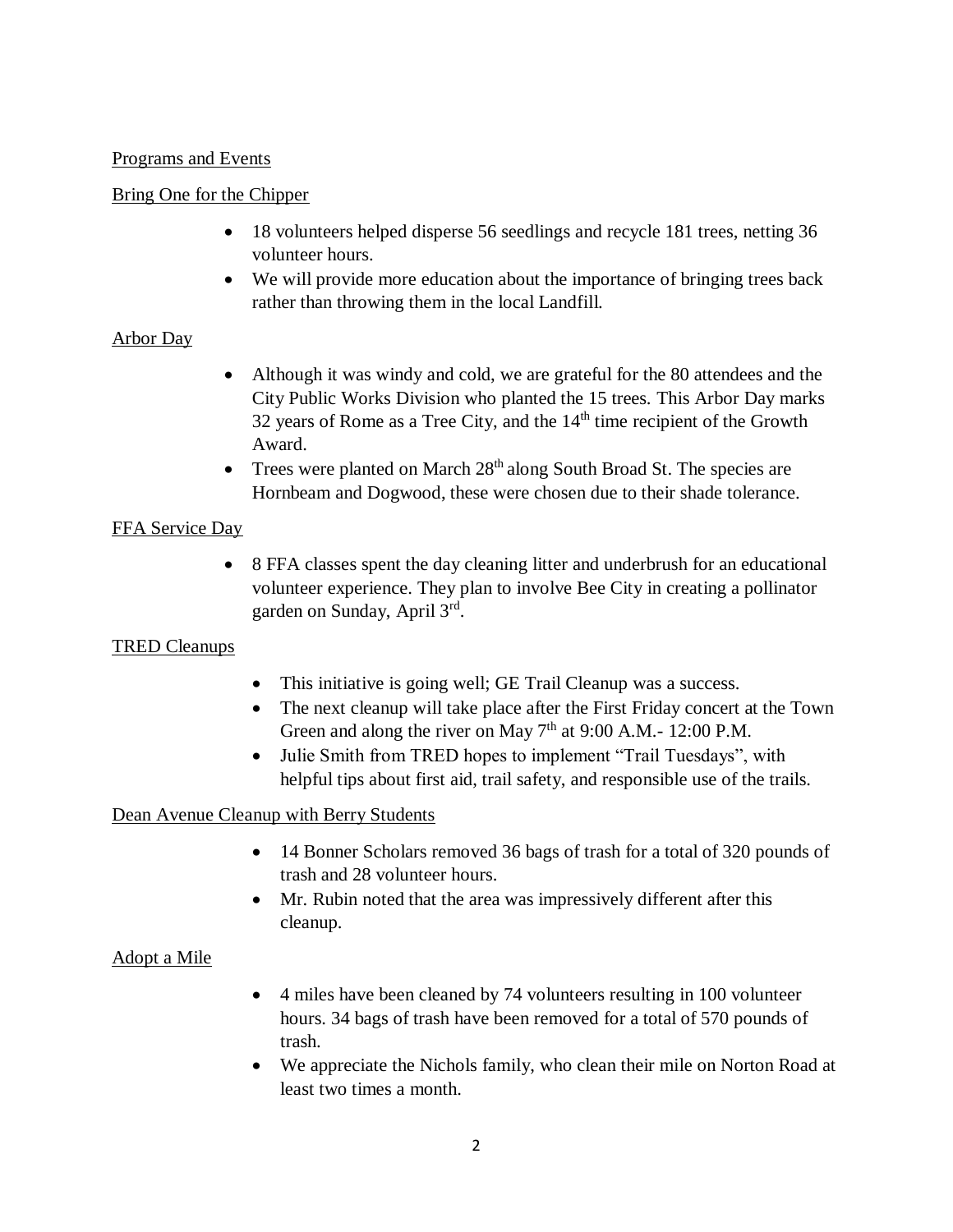- The Boy Scouts covered their miles on North  $5<sup>th</sup>$  Avenue and Turner McCall Blvd. on March 29<sup>th</sup> they did a thorough job.
- However, with other groups, there has been an issue of adoptees not following through with their cleanups. We are working on solutions to uphold the integrity of the Adopt a Mile program.

# Armuchee Elementary Field Trip

- The 120 students of the  $3<sup>rd</sup>$  grade class at Armuchee were able to participate in many hands-on educational activities including the Rain Drop Relay, through this simulation the students learned about the water cycle and water pollution.
- Hannah Bagley also noted that children from this class have since visited the ECO Center and had a strong emotional connection to seeing the animals and learning how they can make a difference.

# Hawks on Mission

- As the kickoff event for the Great American Cleanup, 28 volunteers removed 28 bags of trash, resulting in 200 pounds of trash, and netting 84 volunteer hours. This included a television, a mop, hub caps, shoes, and a multitude of plastics along with cigarette butts.
- Shorter has signed up for another service program in the coming months.

### Old Business

# MLK Day

• In January, 25 volunteers collected 57 bags of trash totaling 570 pounds. This resulted in 81.5 volunteer hours.

### New Business

# Stealth Camera Pilot Program

- There has been an ongoing issue of habitual dumpers on Norton Road located in Floyd County. Floyd County Public Works Director Michael Skeen has been removing the trash routinely. To ameliorate this problem, KRFB will install 4 stealth cameras to catch and charge those dumping.
- We spent \$499 on 4 cameras and a large stack of SD cards, a ticket for commercial dumping can cost up to \$1500. Once proven effective, we will move forward with purchasing more cameras and install in other "problem" locations.

# Code Enforcement Update